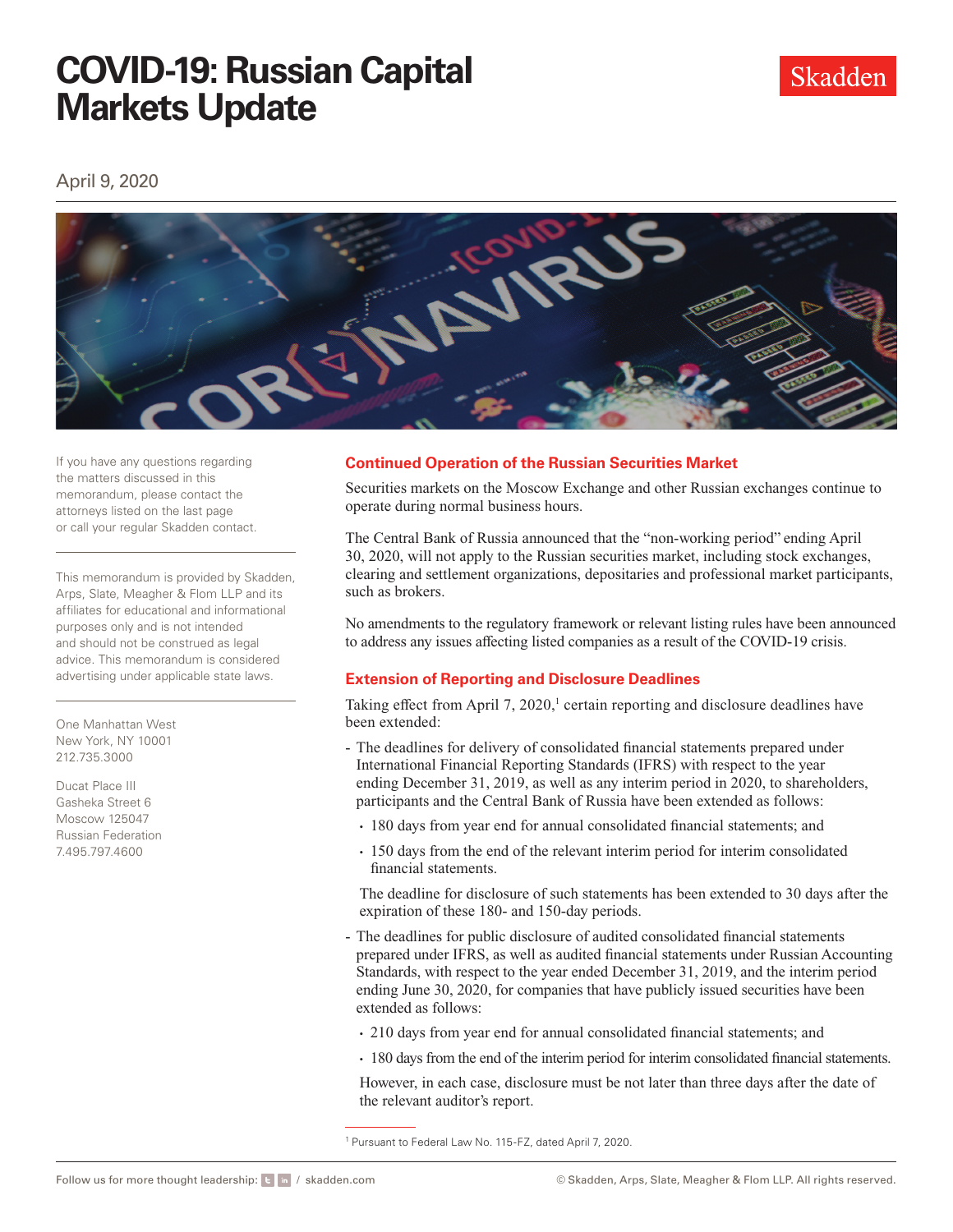## **COVID-19: Russian Capital Markets Update**

During 2020, the Central Bank of Russia has the authority to prolong the statutory deadlines for the disclosure of reports, fnancial statements and names of afliates of public companies, and to adjust the procedures and deadlines for the preparation and reporting of fnancial results and other relevant information of fnancial institutions.

### **Possible Dividend Payment Delays**

As part of a proposed set of measures in response to the COVID-19 crisis, the Russian government was considering delaying dividend payments expected to be made during 2020 by Russian state-owned companies, including publicly traded companies, for up to six months for the purposes of managing their liquidity. However, the government has not made any decision on this matter thus far.

It is expected that other Russian publicly traded companies may consider reducing or delaying dividend pay-outs to shareholders in 2020.

### **Simplifed Buyback Rules**

As of April 7, 2020, a more simplifed buyback process applies if a Russian public company wishes to repurchase its own shares for purposes other than decreasing its issued share capital (for example, in connection with share distributions under stock option plans or M&A transactions). The new rules apply for 2020 only and are intended to offer support to public companies that suffer a signifcant decrease in their share price as a result of COVID-19.

The key areas of simplifcation comprise:

- shares can now be acquired at their market price at the time of efecting any repurchase (as opposed to the previous regime, where the price had to be determined in advance (often based on the valuation of an independent valuer) and had to be used throughout the buyback program); and
- no public disclosure obligations apply.

The main procedural requirements are as follows:

- the buyback must be completed on or before December 31, 2020;
- the shares to be repurchased must be admitted to trading on a recognized Russian stock exchange;
- the weighted average price of the company's shares for any three-month period starting March 1, 2020, must have declined by at least 20% compared to Q4 2019;
- the main stock exchange index calculated by a stock exchange for any three-month period starting from March 1, 2020, must have declined by at least  $20\%$  compared to Q4 2019;
- the shares must be purchased on a stock exchange pursuant to public bids made to an unlimited number of market participants;
- the buyback must be efected by a broker upon the instruction of the company;
- the company's board of directors must have approved the buyback on the terms outlined above, specifying the type and number of shares, as well as the buyback period, which cannot extend beyond December 31, 2020;
- the buyback is not required to be publicly disclosed, unless the board of directors resolves to make such disclosure;
- the company must notify the Central Bank of Russia and provide evidence to confrm that the above conditions have been satisfed; and
- similar to the existing buyback rules:
	- the total volume of the buyback can be no greater than 10% of the company's total issued share capital; and
	- cancelled, in either case, within one year. • repurchased shares become treasury shares with no voting or dividend rights and must be disposed of at market price or

While the buyback rules have been simplifed for 2020, it is not likely that, in practice, the new rules will be used widely. A buyback already can be structured by way of the purchase of a public company's shares by one of its subsidiaries, to which the buyback rules do not apply, rather than a company itself repurchasing its own shares. Subject to applicable insider trading rules, this allows far greater fexibility in terms of price and process because:

- shares can be acquired at their market price at the time of purchase;
- there is no restriction on the size of the acquisition, as the limitation of 10% of total issued share capital does not apply; and
- there is no obligation to sell or cancel the purchased shares within any time period.

To the extent that fnancial support for struggling publicly traded companies is made available by the Russian government, it is possible that restrictions may be placed on the use of those funds, including a prohibition on using them for buyback purposes.